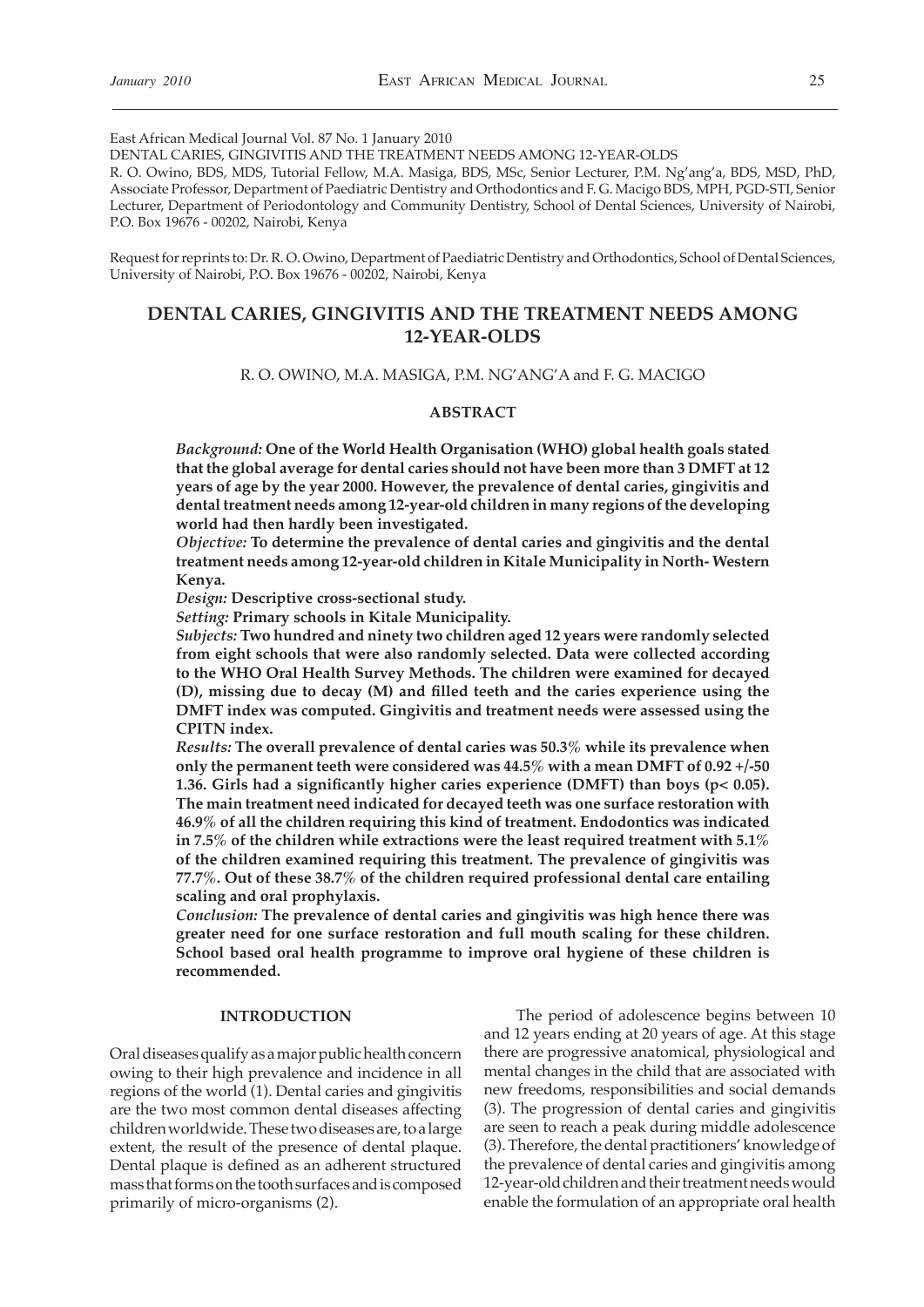health goals stated that the global average for dental caries would be no more than 3 DMFT at 12 years of age by the year 2000. Yet baseline data desirable for appropriate interventions were scarcely forthcoming then and even now among the less developed world populations including those in Kenya. Due to lack of baseline data on dental caries among 12-yearold children, it becomes very difficult to formulate oral health policies and goals for this region as recommended by WHO oral health goals for the year 2020 (4). These WHO oral health goals for 2020 are not meant to be prescriptive but meant to be tailored to suite the particular region, and their purpose is to encourage policy makers to think globally and act locally.

 Although dental caries is not life threatening, it can be painful, disfiguring and expensive to manage. Thousands of dollars, if not millions, are spent by countries each year in restoring decayed teeth in addition to the numerous school/work hours that are lost (1). Yet dental caries is preventable by oral hygiene techniques, diet counselling and fluoride therapy. Dental caries arises from the consumption of fermentable carbohydrates in the diet. Sucrose has been described as the "arch criminal" in the aetiology of caries (5). Dental caries is the most prevalent oral disease in several Asian and Latin American countries but appears to be less common and less severe in African countries (1). Furthermore in the light of the changing living conditions, it is expected that the incidence of dental caries will increase in many African countries due to the growing consumption of sugars and inadequate exposure to fluorides (1).

 Periodontal diseases are defined as those which attack the supporting structures of teeth (6). Periodontal diseases are a result of combined chemical, bacterial and mechanical irritation from dental plaque and calculus (7). There are two main types of periodontal diseases namely gingivitis and periodontitis. The term gingivitis is used to designate inflammatory lesions that are confined to the marginal gingivae. Once the lesions extend to include destruction of the connective tissue attachment of the tooth the disease is designated periodontitis. Epidemiological studies have shown the prevalence of gingivitis among children to be high (8-10). Caranza's report from the US national sample surveys 1986-1987 among 12-17-year-olds reported a prevalence of 58.8% for gingivitis (5). Al Banyan *et al*. (9) in 2000 found the highest reported prevalence of gingivitis of 100% among 5-12-yearold children in Riyadh Saudi Arabia. A study by Jose *et al.* (11) in 2003, however, revealed a very low prevalence of gingivitis of 15% among 12-15-year-old children in Kerala, India. Studies conducted in Africa have also revealed a high prevalence of gingivitis as

high as 80% among 12-year-old children in South Africa. Regionally, in Ethiopia, a lower prevalence of gingivitis of 53.4% among 12-year-old children has been documented (13). Very few studies have been done on the prevalence of gingivitis among the 11-14-year-olds in Kenya.

 Oral health treatment needs are demands by the population for oral healthcare and in the context of this study include the demand for treatment of dental caries and inflammatory periodontal disease (14). Nalweyiso *et al*. (15) in 2004 in Uganda found that 52.5% of the children needed a filling while 33% needed one or more teeth extracted. Al Banyan *et al*. (9) in 2000 found that 41% of children aged 5- 12 years old in Saudi Arabia required treatment for dental caries in the permanent dentition. Data on dental treatment needs forms a basis for planning oral health programmes including estimating personnel requirements and the costs of an oral health programme under prevailing local conditions.

 Although epidemiological studies on dental caries and gingivitis have been conducted in Kenya, they may not reflect the current situation. Dietary patterns have been changing with urbanisation, modernisation and industrialisation. There has been an increased marketing and consumption of Western type sweet snacks in the Kenyan market which could contribute considerably to changes in the prevalence of dental caries and periodontal disease (16). In all the epidemiological studies on dental caries and gingivitis carried out in Kenya among the 12-year olds, the main objective was to find out the prevalence of the disease. There are few studies on dental caries and gingivitis reported in Kenya (17) and none of these studies had investigated treatment needs for dental caries and gingivitis. The aim of this study was therefore, to investigate the prevalence of dental caries and gingivitis and the overall treatment needs among 12-year-old children in peri-urban Kitale, North Western Kenya.

### **MATERIALS AND METHODS**

This was a descriptive cross-sectional study using primary school based study groups drawn from Kitale municipality.

*Study population:* The study population was defined as 12-year-old children attending primary schools in Kitale municipality.

*Sampling methods:* Kitale municipality has 26 public primary schools distributed in four educational zones namely; Bidii, Milimani, Grassland and Bondeni. Two schools were randomly selected from each of the four educational zones by simple random sampling, thus a total of eight schools were selected for this study. The number of children selected from each zone was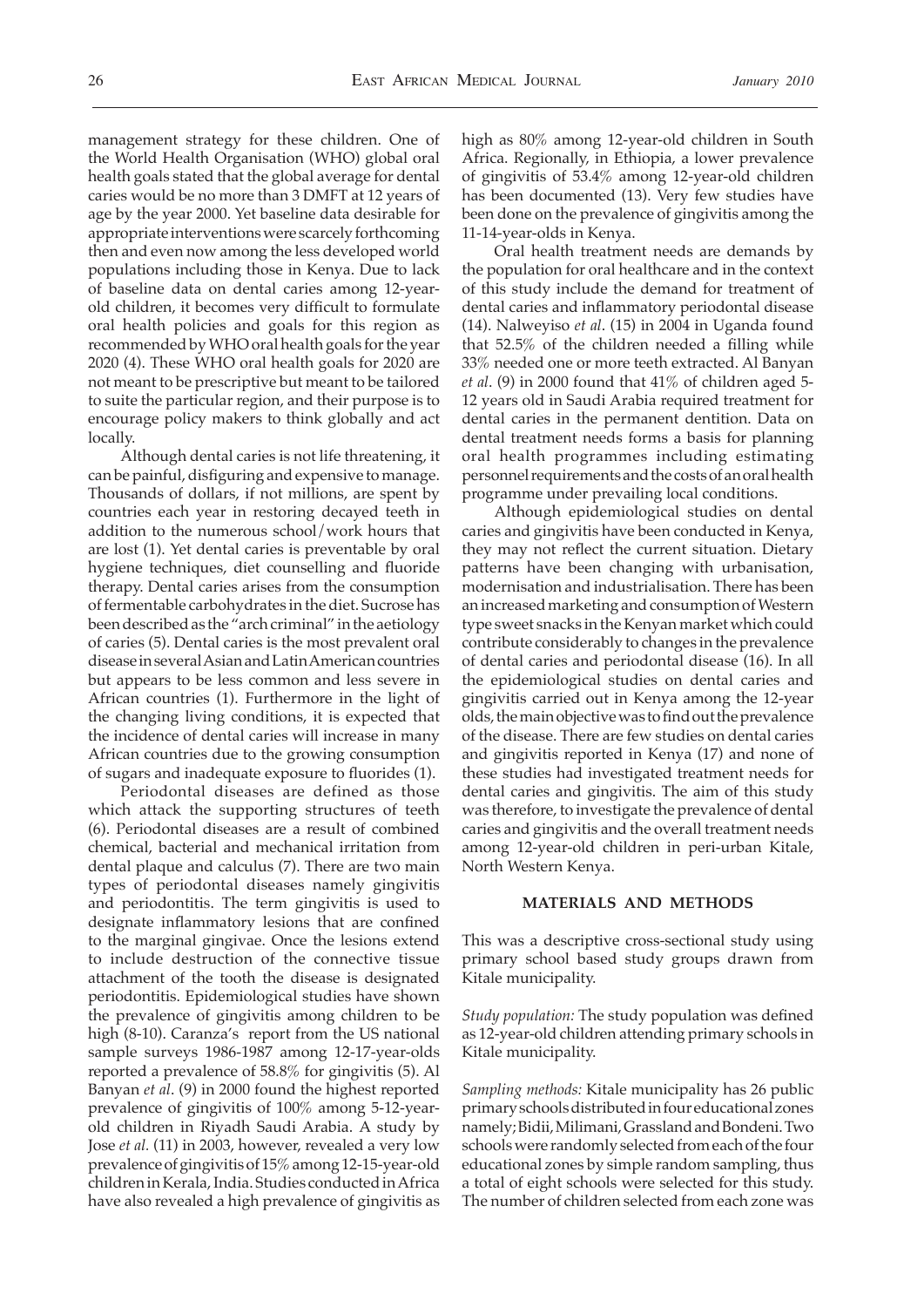based on the number of 12-yearold children in that zone as a proportion of the total number of 12 yearold-children enrolled in public primary schools (1668) multiplied by the calculated sample size of 288. This followed that the different zones were represented as follows:

- Bidii zone =  $402/1668 \times 288 = 69$  pupils.
- Milimani zone  $= 272/1668$  x 288=47 pupils.
- Grassland zone =  $402/1668$  x  $288 = 69$  pupils.
- Bondeni zone =  $592/1668 \times 288 = 102$  pupils.

Since two primary schools were selected from each zone, each school was represented by the calculated number of children for that zone divided by two. Therefore, 35 children per school were selected from Bidii and Grassland zone, 24 from Milimani zone and 51 from Bondeni zone. For each school a list of all 12 year old children with consent from parents was made using class attendance registers of standard. Every second 12-year-old child was examined from this list.

*Data collection instruments and techniques:* Two clinical oral health officers were selected to be field assistants and were trained on how to record the results of oral examination and on disinfection and sterilisation of dental instruments used. An electric autoclave and glutaraldehyde (cidex) were used to sterilise instruments. Intra-oral examination was carried out by one of the authors (ROO) under natural light in a classroom of the respective school with the child seated on a classroom chair. Gingivitis and treatment need was assessed using CPITN index.

 However, due to lack of the appropriate CPITN probe, the Michigan 'O' probe was used to examine the gingival health of the children and thus the protocol used in this study was a modification of the WHO protocol for examination of gingivitis. Dental caries was assessed using the criteria and methods recommended by the WHO (14). A structured data collection form adopted from that recommended by WHO was used for recording the results of dental caries examination. Each tooth was recorded as either decayed (D), missing due to decay (M) or filled (F). A Shepherd's Crook (number 23) dental probe was used to check for caries after drying the tooth with cotton gauze. The extent of seven caries to dentine and pulp was also determined by clinical examination. During data collection, 29 children were re-examined to determine intraexaminer variability. The intra-examiner Kappa values obtained were 0.87 for dental caries and 0.81 for gingivitis which showed good consistency and minimal variability.

*Data analysis:* Data were analysed using the SPSS version 12 (SPSS Inc., Chicago, IL, USA) computer software. To asses gender differences in caries experience and treatment needs, Chi-square tests of significance were computed with statistical significance pessed below  $5\%$ . Mann Whitney U-test was used to find out the relationship between dental caries and gingivitis.

#### **RESULTS**

Among the 292 children aged 12 years who were examined, 140(47.9%) were boys and 152(52.1%) were girls. The overall prevalence of dental caries that included both permanent and deciduous teeth was 50.3%. However, the prevalence of dental caries in the permanent dentition was 44.5%.

 The overall mean DMFT was 0.92 + 1.36 with females having a higher caries experience (DMFT of 1.07  $\pm$  1.45) than males (DMFT of 0.67  $\pm$  1.23); and the difference was statistically significant ( $p<0.05$  $p=0.042$ ). The decayed component accounted for 95.5% of the DMFT while teeth missing due to decay accounted for 4.5%. Only 16 children (12.2%) had a DMFT of greater than three while 162 children (55.5%) who were free of dental caries (Table 1). The mandibular first permanent molar was the most commonly decayed tooth.

**Table 1** *Percentage distribution of DMFT scores among the 12 year-old children in Kitale municipality*

| <b>DMFT</b>      | Frequency      | $(\%)$ |
|------------------|----------------|--------|
| $\boldsymbol{0}$ | 162            | 55.5   |
| $\mathbf{1}$     | 56             | 19.2   |
| $\overline{2}$   | 38             | 13.0   |
| 3                | 20             | 6.8    |
| $\overline{4}$   | 10             | 3.4    |
| 5                | $\overline{2}$ | 0.7    |
| 6                | $\overline{2}$ | 0.7    |
| 7                | $\mathbf{1}$   | 0.3    |
| 8                | 1              | 0.3    |
| Total            | 292            | 100    |

 A majority of the children (46.9%) required at least one surface restoration in their permanent teeth (Table 2). Very few children (5.1%) required pulp therapy and extraction of teeth (7.5%).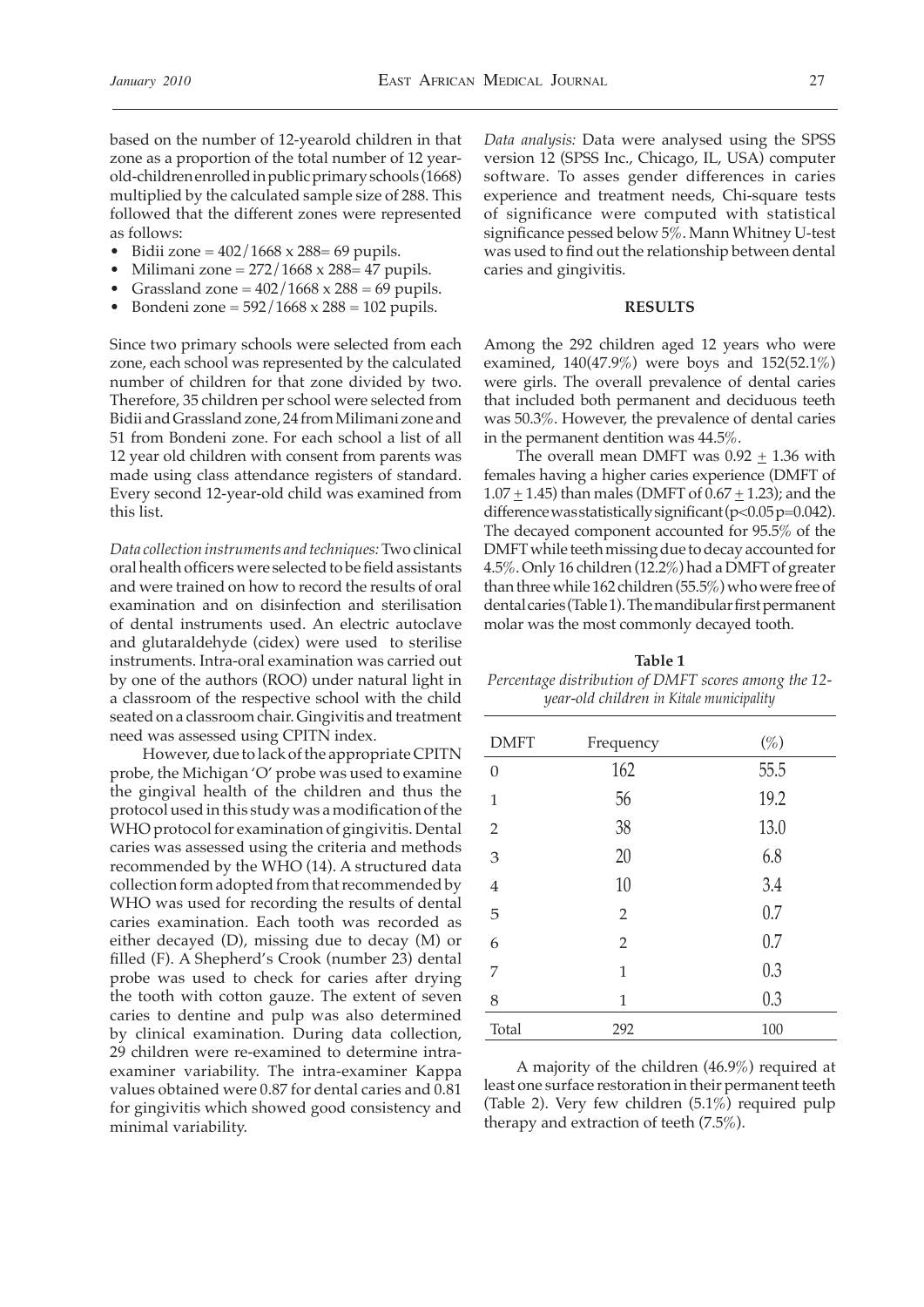| Treatment need      | Male $(\%)$ |      |    | Female $(\% )$ | Total | $(\%)$ | Statistical test                                                    |
|---------------------|-------------|------|----|----------------|-------|--------|---------------------------------------------------------------------|
| One surface filling | 61          | 43.6 | 76 | 50.0           | 137   | 46.9   | $X^2 = 0.059$ ; 1df<br>$P > 0.05$ $(0.808)$                         |
| Extraction          | 10          | 7.1  | 12 | 7.9            | 22    | 7.5    | $X^2 = 1.209$ ; 1df                                                 |
| Pulp therapy        | 8           | 5.7  | 7  | 4.6            | 15    | 5.1    | $P > 0.05$ $(0.271)$<br>$X^2 = 0.184$ ; 1df<br>$P > 0.05$ $(0.668)$ |

**Table 2** *Dental caries treatment need among the 12 year-old-children in Kitale municipality*

 The prevalence of gingivitis among the children examined was 77.7% (Table 3). Only 22.3% did not show any signs of gingivitis. A small proportion of the children (10.6%) had all the six sextants with a CPI score of one. As shown in Table 3 more females than males were affected by gingivitis but the difference was not statistically significant (P>0.05). There were 38.7% of the children with a CPI score of two (Table 4). This represented those children who had calculus or other plaque retentive factors. Only 2.1% of the children had all the quadrants affected by plaque retentive factors (Table 4). A large proportion of the children  $(77.7\%)$ required oral hygiene instructions, only 38.7% needed professional dental care while 22.3% did not require treatment. There was no difference in the periodontal treatment needs between boys and girls.

| Table 3                                                                              |  |
|--------------------------------------------------------------------------------------|--|
| Distribution of the 12-year-old children according to sextants with CPI score of one |  |

| Sextant        | (%)<br>Male | Female $(\%)$ | $(\%)$<br>Total |
|----------------|-------------|---------------|-----------------|
| $\theta$       | 28<br>43.1  | 56.9<br>37    | 65 22.3         |
|                | 10<br>66.7  | 33.3<br>5     | 5.1<br>15       |
| $\overline{2}$ | 48.2<br>27  | 63.0<br>29    | 56 19.2         |
| 3              | 37.0<br>17  | 63.0<br>29    | 46 15.8         |
| $\overline{4}$ | 29<br>50.0  | 50.0<br>29    | 58 19.9         |
| 5              | 13<br>61.9  | 38.1<br>8     | 7.2<br>21       |
| 6              | 51.6<br>16  | 15<br>48.4    | 31 10.6         |
| Total          | 140<br>47.9 | 52.1<br>152   | 292 100         |

**Table 4**

*Distribution of the 12-year-old children according to sextants with a CPI score of two*

| Sextant        | Male | $(\%)$ |          | Female $(\%)$ | Total | $(\%)$ |
|----------------|------|--------|----------|---------------|-------|--------|
| $\theta$       | 86   | 48.0   | 93       | 52.0          | 179   | 61.3   |
|                | 19   | 50.0   | 19       | 50.0          | 38    | 13.0   |
| $\overline{2}$ | 23   | 45.1   | 28       | 54.9          | 51    | 17.5   |
| 3              | 5    | 33.3   | 10       | 66.7          | 15    | 5.1    |
| 4              | 2    | 100.0  | $\theta$ | 0.0           | 2     | 0.7    |
| 5              |      | 100.0  | $\theta$ | 0.0           |       | 0.3    |
| 6              | 4    | 66.7   | 2        | 33.3          | 6     | 2.1    |
| Total          | 140  | 47.9   | 152      | 52.1          | 292   | 100    |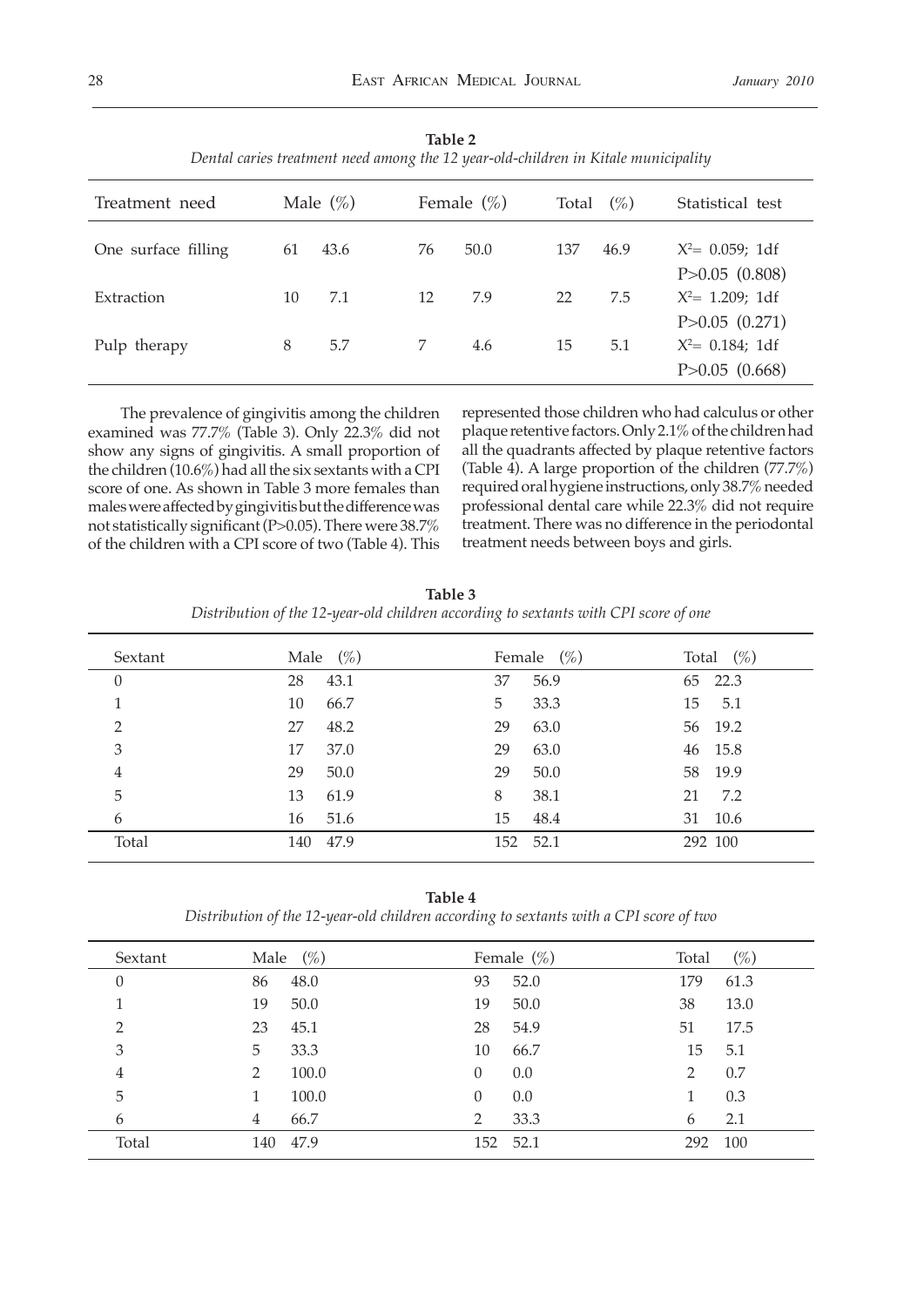Children who had gingivitis (CPITN >0) had a higher caries experience (DMFT  $0.93 \pm 1.4$ ) than children with no gingivitis (CPITN=0) who had a mean DMFT of  $0.89 \pm 1.2$ . However, this difference was not statistically significant (p>0.05; p=0.082).

#### **DISCUSSION**

The overall prevalence of dental caries including both deciduous and permanent dentition was 50.3%. The prevalence of dental caries in the permanent dentition was found to be high 44.5%. This prevalence was higher than has been reported in previous studies amongst children in Nairobi (18, 19). However, the prevalence of caries in this study was not different from that reported by Ng'ang'a *et al.* (20) in 1992 of 50% among 13-15-year-olds. These findings may be interpreted in two ways: either, the prevalence of dental caries in children in Kenya may be on the increase or there could be geographical/regional variation in the prevalence of dental caries as implied by Pitts *et al.* (21, 22). However, the sample size and diagnostic criteria in this study may have been different from the previous studies and, therefore, conclusions and comparisons may not be made objectively.

 The DMFT in this study was well within the WHO recommended global average for dental caries for the year 2000. However, with this data policy makers can formulate oral health goals for 2020 by determining the percentage reduction of the DMFT they wish for this region. This reduction must be realistic and should be based on the availability of financial support from the government, human resources, dental materials and equipment (4). The DMFT of these children was low considering that Kitale Municipality is classified as an urban centre. It is therefore important to note that although these children attended urban schools, 80% of them lived in their rural small scale farms outside the Municipality. Therefore, an explanation for the low caries experience may possibly be attributed to the low socio-economic status of the peasant farmers and the relative inability of their children to access and routinely indulge in cariogenic snacking. Socio-economic status has been shown to have an influence on the pattern of cariogenic snacking (23, 24). The decayed teeth had the greatest contribution to the caries experience accounting for 95.5% of the DMFT score. The level of untreated tooth decay was, therefore, high.

 Untreated dental caries in adolescents has been shown to reflect low utilisation of dental services and may be a result of limited access to dental care or dental avoidance by parents and their children (25). Other reasons for untreated dental caries include lack of awareness by the parents and low socio-economic status. More recently the National Oral Health Policy document has indicated that dental clinics in most government hospitals are poorly equipped and understaffed (26). Dental restorative services were lacking and the only curative service available was tooth extraction. Dental restorative work in Kitale was only available at a private practitioner's clinic at a fee that may not be affordable. There was also lack of adequate medical personnel to carry out oral health promotion and preventive services.

 Dental caries experience was higher in females than males  $(p<0.05)$ , an observation that has also been reported in other studies children in Kenya (18, 20, 27). Although strong conclusions cannot be made on the reasons for this, it has been suggested that females may probably be involved in more cariogenic snacking than males (20). The eruption time of teeth in females occurs earlier than males by up to ten months as described by Manji *et al*. in 1985 (28) and Hassanali *et al.* in 1981 (29) and this could be a contributory factor as teeth in girls are exposed to the risk factors of caries much earlier. The first permanent molars had the highest caries incidence, and this was more in the mandibular molars than maxillary molars. The clinical crown morphology of these teeth including the occlusal grooves, pits and fissures are thought to make these teeth more susceptible to decay. Another factor that may make these teeth more prone to decay is the fact that they are the first permanent teeth to erupt and are exposed to the oral cavity at an earlier time compared to the other teeth. Several other studies have demonstrated that the occlusal surface of the first permanent molar is the site in the dentition which is most frequently attacked by dental caries (30, 31). This finding supports fissure sealing of newly erupted first molars as a preventive measure.

 Majority of the children (46.9%) required one surface restoration, 5.1% of the children required pulp treatment while 7.5% required extractions. These treatment needs were higher than what was reported in Uganda where 30.2% of the children needed a filling while 6.4% required an extraction (15). This information suggests a high demand for restorative services. Since majority of the children required one surface restoration, atraumatic restorative treatment (ART) may be a viable option of treatment for these children. The poorly equipped dental facility in Kitale Municipality and the scarcity of dentists justify the introduction of this ART which has been shown to have an improved three year survival rate of between 79% and 88% (32- 34).

 The prevalence of gingivitis was 77.7% considering those children who had a CPI score of at least one. This is a high prevalence indicating that periodontal disease in children may be a major public health concern in Kitale Municipality. The prevalence of gingivitis in this study though high, was, however, lower than that previously reported in other local studies (8, 35). This finding of a high prevalence of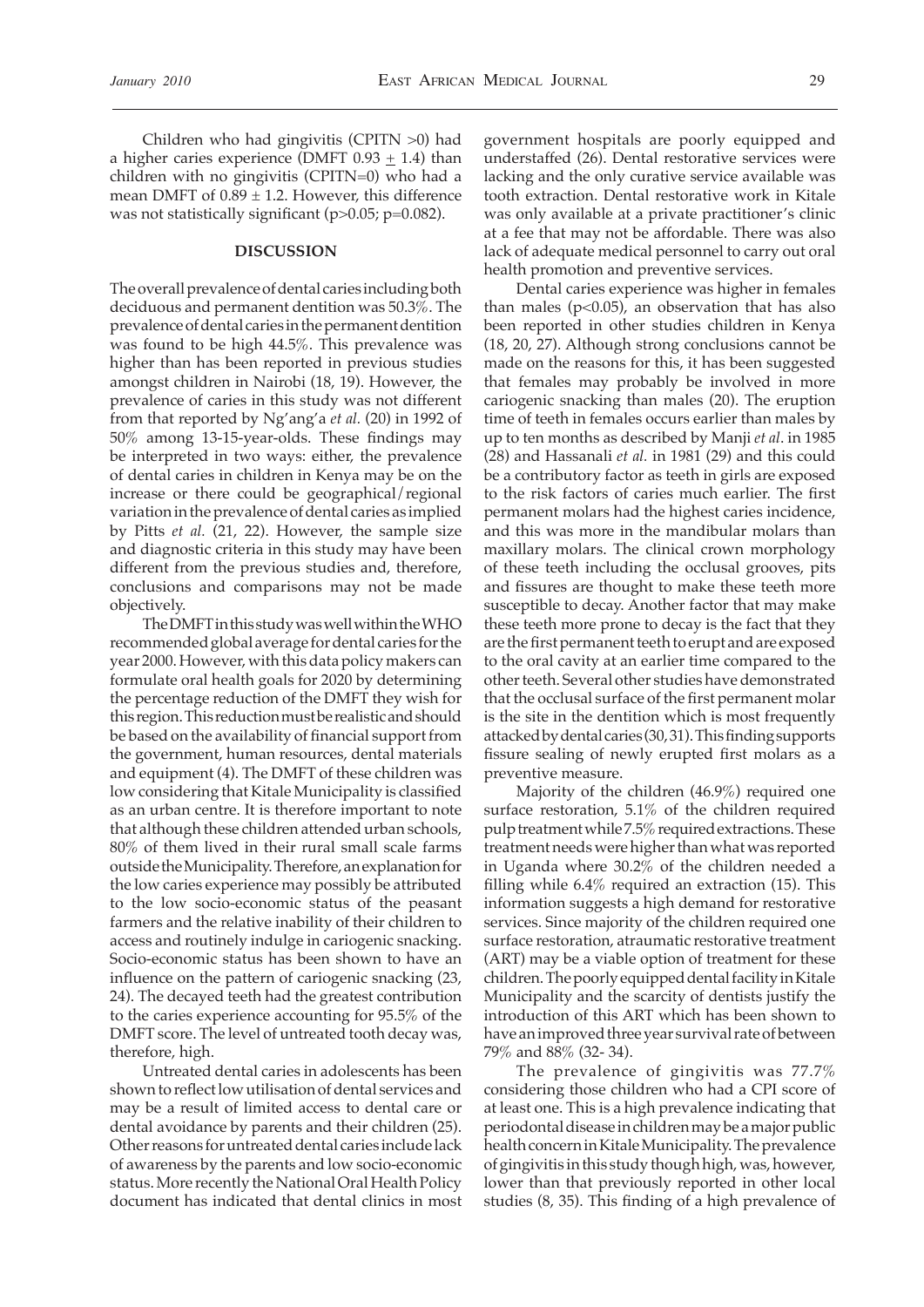gingivitis is comparable to other studies conducted among children in Africa and other parts of the world (9, 10, 12). However, direct comparison of the results should be done with caution because different indices, diagnostic criteria and methods of examination may have been used in the different studies.

 The impact of a high prevalence of gingivitis is mainly two-fold. First, studies have shown that there is a relationship between oral hygiene/gingivitis and caries experience. This study has shown that the dental caries experience was higher in children with gingivitis than those without gingivitis. Tucker *et al*. (36) in 1976 demonstrated that dental caries experience increments were lower in children with good oral hygiene when followed-up for three years as opposed to those with poor oral hygiene and severe gingivitis. Therefore, with this high prevalence of gingivitis it may be expected that the caries experience could increase if preventive measures are not put in place. Secondly gingivitis could lead to the destruction of the tooth supporting structures followed by tooth loss (6). In this study 77.7% of the children required oral hygiene instructions only as a treatment need while 38.7% required full mouth scaling. Therefore, there is need for oral health preventive programmes in this population which may be achieved by integrating oral health into primary health care as is the case in other developing countries (37).

In conclusion, the present investigation indicates that prevalence of dental caries and gingivitis was high hence there was greater need for one surface restoration, oral hygiene instructions and motivation and full mouth scaling for these children. It is recommended that school based oral health education programme be instituted to improve oral hygiene status of these children.

#### **ACKNOWLEDGEMENTS**

We thank the School of Dental Sciences and Colgate Palmolive for part sponsorship of this research. We would also like to thank Prof. M. L. Chindia and C. Kinuthia for the valuable contribution in preparation of this manuscript.

#### **REFERENCES**

- 1. Peterson, E. K. The World Oral Health Report 2003: Continous improvement of oral health in the 21st century the approach of the WHO Global Oral Health Programme. *Comm. Dent. Oral. Epidemol.* 2003; **31:** 3-23.
- 2. Baer, P.N. and Benjamin, S.D. Periodontal diseases in children and adolescents. 1<sup>st</sup> edition, J.B Lippincott: *Philadelphia.* 1974; pp: 287-290.
- 3. David, W. A. Jnr. The adolescent patient; 2nd edition CV Mosby: *Saint Louis*. 1970; pp: 61-69.
- 4. Hobdell, M., Petersen, P.E. and Johnson, N. Global goals for oral health 2020. *Int. Dent. J.* 2003; **53:** 285- 288.
- 5. Newbrun, E. Sucrose, the arch criminal of dental caries. *Odontol. Revy.* 1967; **18:** 373-386.
- 6. Irving Glickman: Clinical periodontology, 3rd edition. W. B. Saunders: *Harcourt.* 1966; pp: 11-19.
- 7. Ray, H.G. and Orban, B. Deep necrotic foci in the gingiva. *J. Periodont.* 1948; **19:** 91-95.
- 8. Manji, F. Gingivitis, dental fluorosis and dental caries in primary school children of Nairobi, Kenya. *East Afr. Med. J.* 1984; **61:** 524-532.
- Al Banyan, A., Echeverri, E.A., Narendran, S. and Keene, H.J. Oral Health Survey of 5-12-year-old children of national guard employees in Riyadh, Saudi Arabia*. Int. J Paed. Dent*. 2000; **10:** 39-46.
- 10. Mosha, H.J. Dental caries, gingivitis and oral hygiene among school children in Dar-es-Salaam - Tanzania. *Odontostomatol. Trop.* 1986; **91:** 43-46.
- 11. Jose, A. and Joseph, M.R. Prevalence of dental health problems among school going children in rural Kerala. *J. Indian Soc. Pedo. Prev. Dent*. 2003; **21:** 147-151.
- 12. Brindle, R., Wilkinson, D., Harrison, A. and Connolly, C. Oral health in Hlabisa, KwaZulu/Natal - a rural school and community based survey. *Int. Dent. J.* 2000; **50:** 13-20.
- 13. Simon, C., Tesfaye, F. and Berhane, Y. Assessment of the oral health status of school children in Addis Ababa. *Ethiopia. Med. J.* 2003; **41:** 245- 256.
- 14. World Health Organization; Oral Health Surveys, 4th edition, WHO Publication: *Geneva*. 1997; pp: 21-46.
- 15. Nalweiso, N., Busingye, J., Whitworth,J. and Robinson, P.G. Dental treatment needs of children in a rural subcounty of Uganda. *Int. J. Paed. Dent.* 2004; **14:** 27-33.
- 16. Ngatia, E. M. A study of dietary patterns, nutritional status and dental caries in pre-school children in Nairobi, Kenya. *MSc. Thesis.* 1998.
- 17. Ng'ang'a, P.M. An overview of epidemiologic and related studies undertaken on common dental diseases and conditions in Kenya between 1980- 2000. *Afr. J. Oral. Hlth Sci.* 2002; **1:**103-110.
- 18. Manji, F., Mosha, H. and Frencken, J. The pattern of dental caries among 12 year old rural children in Kenya and Tanzania. *East Afr. Med J.* 1988; **65:** 753- 758.
- 19. Dattani, S., Hawley, G.M. and Blinkhorn, A.S. Prevalence of dental caries in 12-13 year old Kenyan children in urban and rural areas. *Int. Dent. J.* 1997; **47:** 355-357.
- 20. Ng'ang'a, P.M. and Valderhang, J. Dental caries in primary school children in Nairobi, Kenya. *Acta. Odontol. Scand.* 1992; **50:** 269-272.
- 21. Pitts, N. B., Evans, D.J. and Nugent, Z.J. The dental caries experience of 12 year old children in the United Kingdom. Surveys Coordinated by the British Association for the study of community dentistry in 1996/97. *Comm. Dental Hlth*. 1988; **15:** 49-54.
- 22. Pitts, N. B., Evans, D.J. and Nugent, Z.J. The dental caries experience of 12 year old children in the United Kingdom. Surveys Coordinated by the British Association for the study of community dentistry in 1998/99. *Comm. Dental Hlth*. 2000; **17:** 48-53.
- 23. Manji, F. Dental caries and socio-economic factors amongst Nairobi School children. *Odontostomatol. Trop.* 1986; **IX 3:** 141-145.